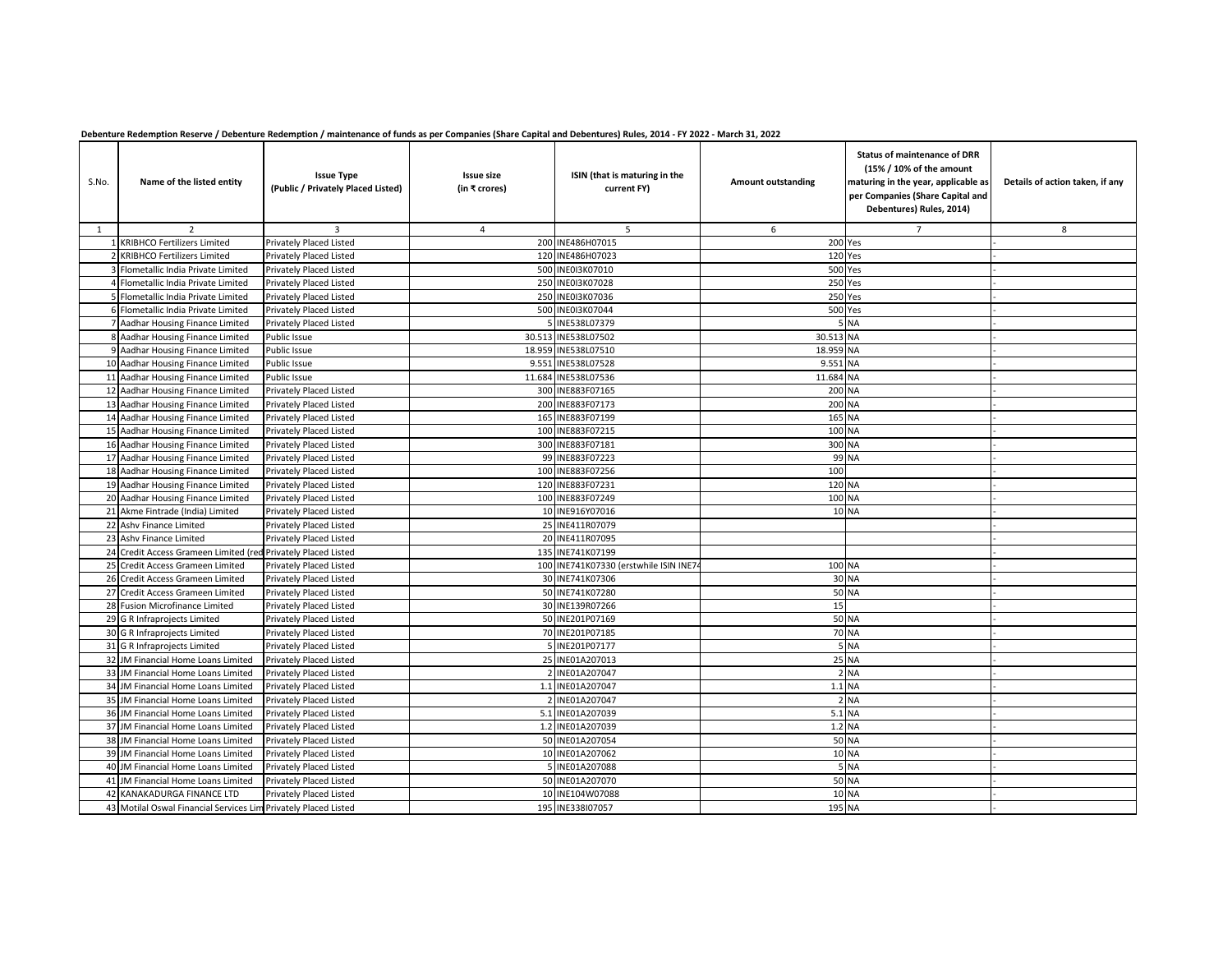| 44 Motilal Oswal Financial Services Lim Privately Placed Listed |                         | 105 INE338107065                       | 105 NA       |  |
|-----------------------------------------------------------------|-------------------------|----------------------------------------|--------------|--|
| 45 Motilal Oswal Financial Services Lim Privately Placed Listed |                         | 100 INE338107073                       | 100 NA       |  |
| 46 Motilal Oswal Finvest Limited                                | Privately Placed Listed | 37.5 INE01WN07011                      | 37.5 NA      |  |
| 47 Motilal Oswal Finvest Limited                                | Privately Placed Listed | 10.9 INE01WN07011                      | 10.9 NA      |  |
| 48 Motilal Oswal Finvest Limited                                | Privately Placed Listed | 10 INE01WN07011                        | <b>10 NA</b> |  |
| 49 Motilal Oswal Finvest Limited                                | Privately Placed Listed | 26 INE01WN07011                        | 26 NA        |  |
| 50 Motilal Oswal Finvest Limited                                | Privately Placed Listed | 0.5 INE01WN07011                       | 0.5 NA       |  |
| 51 Motilal Oswal Finvest Limited                                | Privately Placed Listed | 12.8 INE01WN07029                      | 12.8 NA      |  |
| 52 Motilal Oswal Finvest Limited                                | Privately Placed Listed | 3 INE01WN07029                         | 3 NA         |  |
| 53 Motilal Oswal Finvest Limited                                | Privately Placed Listed | 14 INE01WN07029                        | 14 NA        |  |
| 54 Motilal Oswal Finvest Limited                                | Privately Placed Listed | 7.5 INE01WN07029                       | 7.5 NA       |  |
| 55 Motilal Oswal Finvest Limited                                | Privately Placed Listed | 14.2 INE01WN07011                      | 14.2 NA      |  |
| 56 Motilal Oswal Finvest Limited                                | Privately Placed Listed | 8.3 INE01WN07029                       | 8.3 NA       |  |
| 57 Motilal Oswal Finvest Limited                                | Privately Placed Listed | 200 INE01WN07037                       | 200 NA       |  |
| 58 Motilal Oswal Home Finance Limiter Privately Placed Listed   |                         | 7.9 INE658R07331                       | 7.9 NA       |  |
| 59 Motilal Oswal Home Finance Limiter Privately Placed Listed   |                         | 2.7 INE658R07331                       | 2.7 NA       |  |
| 60 Motilal Oswal Home Finance Limiter Privately Placed Listed   |                         | 7.2 INE658R07331                       | 7.2 NA       |  |
| 61 Motilal Oswal Home Finance Limiter Privately Placed Listed   |                         | 5.7 INE658R07331                       | 5.7 NA       |  |
| 62 Motilal Oswal Home Finance Limiter Privately Placed Listed   |                         | 2 INE658R07331                         | 2 NA         |  |
| 63 Motilal Oswal Home Finance Limiter Privately Placed Listed   |                         | 7.1 INE658R07331                       | 7.1 NA       |  |
| 64 Motilal Oswal Home Finance Limiter Privately Placed Listed   |                         | 1.9 INE658R07331                       | 1.9 NA       |  |
| 65 Motilal Oswal Home Finance Limiter Privately Placed Listed   |                         | 16.9 INE658R07349                      | 16.9 NA      |  |
| 66 Motilal Oswal Home Finance Limiter Privately Placed Listed   |                         | 25 INE658R07372                        | <b>25 NA</b> |  |
| 67 Motilal Oswal Home Finance Limiter Privately Placed Listed   |                         | 75 INE658R07406                        | <b>75 NA</b> |  |
| 68 National Highways Authority of Indi Privately Placed Listed  |                         | 5000 INE906B07HD4                      | 5000 NA      |  |
| 69 National Highways Authority of Indi Privately Placed Listed  |                         | 5000 INE906B07HE2                      | 5000 NA      |  |
| 70 National Highways Authority of Indi Privately Placed Listed  |                         | 5000 INE906B07HF9                      | 5000 NA      |  |
| 71 National Highways Authority of Indi Privately Placed Listed  |                         | 5000 INE906B07HG7                      | 5000 NA      |  |
| 72 National Highways Authority of Indi Privately Placed Listed  |                         | 5000 INE906B07HH5                      | 5000 NA      |  |
| 73 National Highways Authority of Indi Privately Placed Listed  |                         | 5500 INE906B07HJ1                      | 5500 NA      |  |
| 74 National Highways Authority of Indi Privately Placed Listed  |                         | 5000 INE906B07HL7                      | 5000 NA      |  |
| 75 National Highways Authority of Indi Privately Placed Listed  |                         | 1100 INE906B07HK9                      | 1100 NA      |  |
| 76 National Highways Authority of Indi Privately Placed Listed  |                         | 3000 INE906B07HI3                      | 3000 NA      |  |
| 77 National Highways Authority of Indi Privately Placed Listed  |                         | 6500 INE906B07HM5                      | 6500 NA      |  |
| 78 National Highways Authority of Indi Privately Placed Listed  |                         | 4791 INE906B07HN3                      | 4791 NA      |  |
| 79 National Highways Authority of Indi Privately Placed Listed  |                         | 3119 INE906B07HO1                      | 3119 NA      |  |
| 80 Power Finance Corporation Limited Public Issue               |                         | 500 INE134E07AH3                       | 500 NA       |  |
| 81 Power Finance Corporation Limited Public Issue               |                         | 500 INE134E07AI1                       | 500 NA       |  |
| 82 Power Finance Corporation Limited Public Issue               |                         | 500 INE134E07AJ9                       | 500 NA       |  |
| 83 Power Finance Corporation Limited Public Issue               |                         | 500 INE134E07AK7                       | 500 NA       |  |
| 84 Power Finance Corporation Limited Public Issue               |                         | 500 INE134E07AL5                       | 500 NA       |  |
| 85 Power Finance Corporation Limited Public Issue               |                         | 500 INE134E07AM3                       | 500 NA       |  |
| 86 Power Finance Corporation Limited Public Issue               |                         | 500 INE134E07AN1                       | 500 NA       |  |
| 87 Power Finance Corporation Limited Public Issue               |                         | 500 INE134E07AO9                       | 500 NA       |  |
| 88 Power Finance Corporation Limited Public Issue               |                         | 500 INE134E07AP6                       | 500 NA       |  |
| 89 Power Finance Corporation Limited Public Issue               |                         | 500 INE134E07AQ4                       | 500 NA       |  |
| 90 Power Finance Corporation Limited Public Issue               |                         | 500 INE134E07AR2                       | 500 NA       |  |
| 91 Power Finance Corporation Limited Public Issue               |                         | 500 INE134E07AS0                       | 500 NA       |  |
| 92 Power Finance Corporation Limited Public Issue               |                         | 500 INE134E07AT8                       | 500 NA       |  |
| 93 Power Finance Corporation Limited Public Issue               |                         | 5000 INE134E07AG5 (in process of deact | 5000 NA      |  |
| 94 Quadrillion Finance Private Limited Privately Placed Listed  |                         | 25 INE0I0107036                        | 25 NA        |  |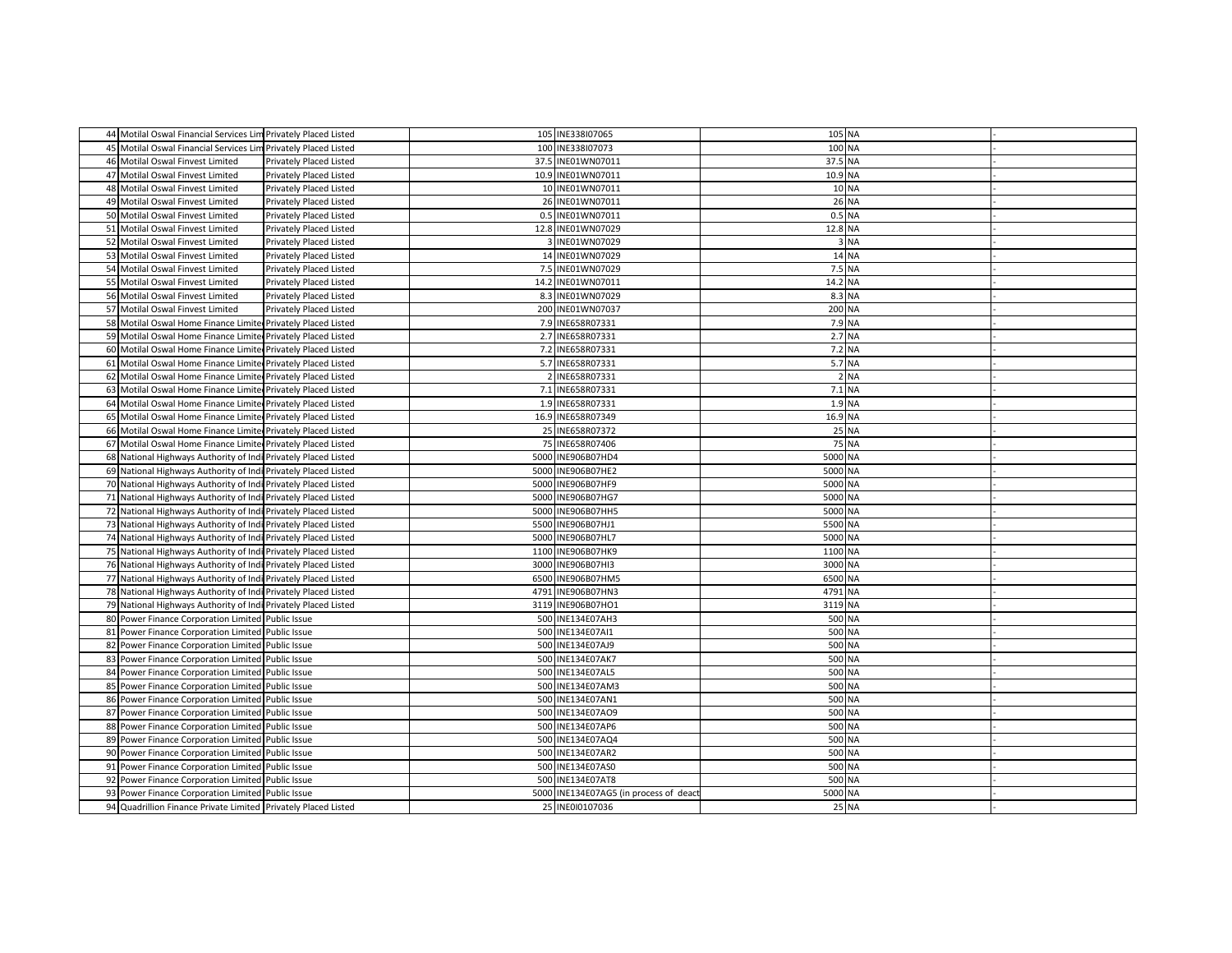| 95 Sankhya Financial Services Private Li Privately Placed Listed  |         | 25 INE471X07014                          |              | <b>25 NA</b> |  |
|-------------------------------------------------------------------|---------|------------------------------------------|--------------|--------------|--|
| 96 Sankhya Financial Services Private Li Privately Placed Listed  |         | 15 INE471X07022                          |              | <b>15 NA</b> |  |
| 97 Sankhya Financial Services Private Li Privately Placed Listed  |         | 25 INE471X07048                          |              | 25 NA        |  |
| 98 SK Finance Limited<br>Privately Placed Listed                  |         | 25 INE124N07325                          |              | <b>NA</b>    |  |
| 99 SK Finance Limited (redeemed on 09 Privately Placed Listed     |         | 33.6 INE124N07366                        |              | <b>NA</b>    |  |
| 100 SK Finance Limited<br>Privately Placed Listed                 |         | 50 INE124N07374                          |              | <b>NA</b>    |  |
| 101 Thane Creek Bridge Infrastructure Li Privately Placed Listed  |         | 98 INE0KPD07018                          |              | 98 NA        |  |
| 102 Trust Investment Advisors Private Lil Privately Placed Listed |         | 25 INE723X07075                          |              | <b>25 NA</b> |  |
| 103 Trust Investment Advisors Private Li Privately Placed Listed  |         | 60 INE723X07083                          |              | 60 NA        |  |
| 104 U. P. Power Corporation Limited<br>Privately Placed Listed    |         | 529.2 INE540P07210                       |              |              |  |
| 105 U. P. Power Corporation Limited<br>Privately Placed Listed    |         | 529.2 INE540P07228                       |              |              |  |
| 106 U. P. Power Corporation Limited<br>Privately Placed Listed    |         | 646 INE540P07301                         |              |              |  |
| 107 Aye Finance Private Limited<br>Privately Placed Listed        |         | 25 INE501X07190                          | 9.7222232 NA |              |  |
| 108 Azeem Infinite Dwelling India Privat Privately Placed Listed  |         | 200 INE265Y07034                         | 200          |              |  |
| 109 Azeem Infinite Dwelling India Privat Privately Placed Listed  |         | 195 INE265Y07042                         | 195          |              |  |
| 110 EDELWEISS FINANCE & INVESTMENTS LIMITED                       |         | INE918K07FN3                             |              |              |  |
| 111 EDELWEISS FINANCE & INVESTMENTS LIMITED                       |         | INE918K07FO1                             |              |              |  |
| 112 EDELWEISS FINANCE & INVESTMEN Public Issue                    |         | 27.3398 INE918K07FP8                     | 27.3398 NA   |              |  |
| 113 EDELWEISS FINANCE & INVESTMEN Public Issue                    | 7.8121  | INE918K07FQ6                             | 7.8121       |              |  |
| 114 EDELWEISS FINANCE & INVESTMEN Public Issue                    | 44.3931 | <b>INE918K07FR4</b>                      | 44.3931      |              |  |
| 115 EDELWEISS FINANCE & INVESTMEN Public Issue                    |         | 34.3198 INE918K07FS2                     | 34.3198      |              |  |
| 116 EDELWEISS FINANCE & INVESTMEN Public Issue                    |         | 5.8288 INE918K07FT0                      | 5.8288       |              |  |
| 117 EDELWEISS FINANCE & INVESTMEN Public Issue                    |         | 26.3405 INE918K07FU8                     | 26.3405      |              |  |
| 118 EDELWEISS FINANCE & INVESTMEN Public Issue                    |         | 27.6336 INE918K07FV6                     | 27.6336      |              |  |
| 119 EDELWEISS FINANCE & INVESTMENTS LIMITED                       |         | INE918K07GY8                             |              |              |  |
|                                                                   |         |                                          |              |              |  |
| 120 Edelweiss Rural & Corporate Services Limited                  |         | INE657N08017                             |              |              |  |
| 121 Edelweiss Rural & Corporate Services Limited                  |         | INE657N08025                             |              |              |  |
| 122 Kalpataru Power Transmission Limit Privately Placed Listed    |         | 0.02 INE220B08084                        |              | 0 NA         |  |
| 123 The Karnataka Bank Limited<br>Privately Placed Listed         |         | 300 INE614B08054                         | 300 NA       |              |  |
| 124 Reddy Veeranna Investments Privat Privately Placed Listed     |         | 500 INE0AXE07060                         | 454.25 NA    |              |  |
| 125 Reddy Veeranna Investments Privat Privately Placed Listed     |         | 300 INE0AXE07078                         | 281.04 NA    |              |  |
| 126 U GRO Capital Limited<br>Privately Placed Listed              |         | INE583D07083                             |              |              |  |
| 127 U GRO Capital Limited<br>Privately Placed Listed              |         | INE583D07091                             |              |              |  |
| 128 U GRO Capital Limited<br>Privately Placed Listed              |         | INE583D07018                             |              |              |  |
| 129 U GRO Capital Limited<br>Privately Placed Listed              |         | INE583D07026                             |              |              |  |
| 130 U GRO Capital Limited<br>Privately Placed Listed              |         | INE583D07042                             |              |              |  |
| 131 U GRO Capital Limited<br>Privately Placed Listed              |         | INE583D07059                             |              |              |  |
| 132 U GRO Capital Limited<br>Privately Placed Listed              |         | INE583D07067                             |              |              |  |
| 133 U GRO Capital Limited<br>Privately Placed Listed              |         | INE583D07166                             |              |              |  |
| 134 U GRO Capital Limited<br>Privately Placed Listed              |         | INE583D07224                             |              |              |  |
| 135 Unity Small Finance Bank Limited (F Privately Placed Listed   | 22.1    | INE0J1607073 (erstwhile INE244R0)        | 22.1 NA      |              |  |
| 136 Unity Small Finance Bank Limited (F Privately Placed Listed   |         | 0.1315 INE0J1607081 (erstwhile INE244R0) | 0.1315 NA    |              |  |
| 137 Unity Small Finance Bank Limited (F Privately Placed Listed   |         | 151.74 INE0J1607099 (erstwhile INE244R0) | 151.74 NA    |              |  |
| 138 Unity Small Finance Bank Limited (F Privately Placed Listed   |         | 28.19 INE0J1607107 (erstwhile INE244R0)  | 28.19 NA     |              |  |
| 139 Unity Small Finance Bank Limited (F Privately Placed Listed   |         | 10.57 INE0J1607115 (erstwhile INE244R0)  | 10.57 NA     |              |  |
| 140 Unity Small Finance Bank Limited (F Privately Placed Listed   |         | 10.39 INE0J1607123 (erstwhile INE244R0)  | 10.39 NA     |              |  |
| 141 Unity Small Finance Bank Limited (F Privately Placed Listed   |         | 1.5 INE0J1607131 (erstwhile INE244R0)    | 1.5 NA       |              |  |
| 142 Unity Small Finance Bank Limited (F Privately Placed Listed   |         | 6.65 INE0J1607149 (erstwhile INE244R0)   | 6.65 NA      |              |  |
| 143 Unity Small Finance Bank Limited (F Privately Placed Listed   |         | 10 INE0J1607016 (erstwhile INE244R0      |              | 10 NA        |  |
| 144 Unity Small Finance Bank Limited (F Privately Placed Listed   |         | 25 INE0J1607057 (erstwhile INE244R0      | 6.25 NA      |              |  |
| 145 Unity Small Finance Bank Limited (F Privately Placed Listed   |         | 83.15 INE0J1607164 (erstwhile INE244R0)  | 83.15 NA     |              |  |
|                                                                   |         |                                          |              |              |  |